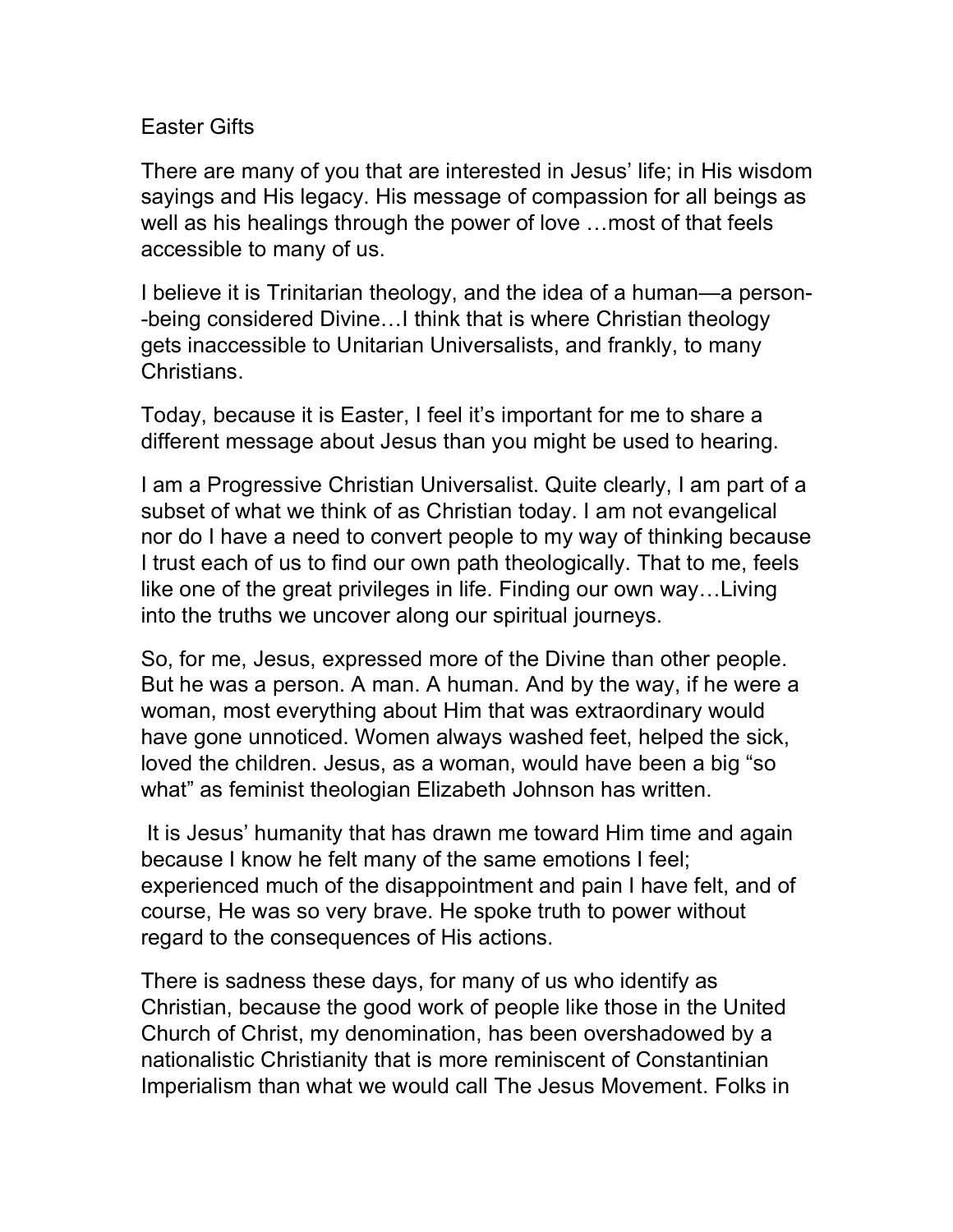the UCC, like folks in the UU, have worked long and hard to ensure: gun safety, total equality for all regardless of race, gender, sexual orientation. WE Too respect the inherent dignity of each person and fight for health care for all, and an end to poverty. We understand what it is like to be a "stranger in a strange land" and therefore embrace those fleeing unsafe lands.

Sadly, Christianity today, particularly to young people, is now associated with intolerance, homophobia, capitalism and greed. Exclusive salvation (meaning salvation for Christians only) often gets rolled into this. To me, this is painful and antithetical to the message of Jesus. This taints the "brand". And it might get much worse before it gets better.

Nevertheless, I want to share what Easter means to Christian Universalists like me, and a few others in our congregation. Today is the most sacred day on our liturgical calendar. Much more important than Christmas. This is Resurrection Sunday, and that means the world to me

(Explain) Jesus' LIFE, HIS DEATH, HIS RESURRECTION

1. HIS LIFE: As John Dominic Crossan writes and I'm paraphrasing:

"Jesus lived in an occupied land among peasants living at subsistence level—peasants who were being pressed harder and harder within a world of structured inequality and injustice. He offered and lived out an alternative vision and invited others to share it."

Note: Jesus was not a middle-class fellow from a family where the bread winner was a carpenter. That is anachronistic. There was no middle class back then. Approximately 95% to 98% of people were living in poverty with the government taxing them out of their own land. The other 2 to 5% held the wealth and the power.

Jesus pulled together a community characterized by free healing and shared eating. A community of equals which included women, children, men, lepers, the destitute, the disturbed. To each he offered the same invitation: Come eat with me and be healed. Then take this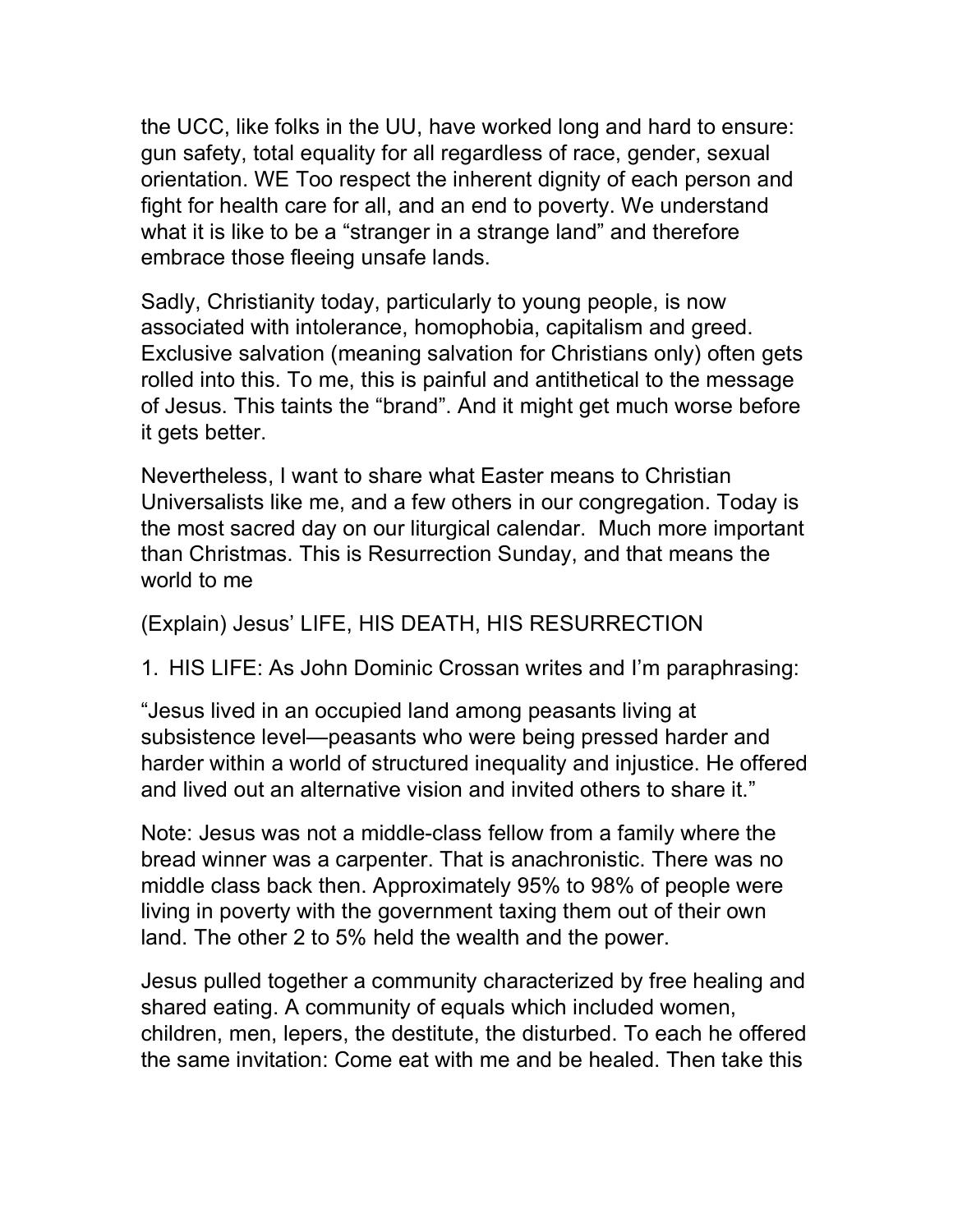experience out into the world and share it with others." Jesus knew that it is connection, community and compassion that heals.

Let me offer a visual: a horizontal table, enormous in size, with a seat for everyone. The opposite of Musical Chairs. This is called "open commensality" and my brand of Christians refers to this as "radical hospitality" which we try to emulate.

What Jesus advocated was in direct violation of the purity codes set forth in Leviticus.

His community organizing posed a threat to the way things had always been done.

## 2. HIS DEATH

Jesus' death teaches us about the consequences of speaking truth to power. As Liberation theologists will tell you, when you call out the powerful and the oppressors, there will be a price extracted. See: Ghandi, Martin Luther King Jr, Nelson Mandela;….. My understanding of Jesus' death centers around the knowledge that from the time he turned over the tables of the money changers in the Jerusalem temple---threatening a profit center and challenging the authorities ---he was headed for certain death.

I do not believe Jesus died so that our sins are forgiven. If you are not familiar with this concept, I can say with relative certainty that most modern-day Christians believe Jesus had to hang on the cross as a living sacrifice, so that our sins could be forgiven by God. This is called "substitutionary atonement" and it comes into Christian thinking via the story of the Sacrifice (or Binding) of Issac in Genesis 22. The idea of God requiring a human sacrifice---in fact the sacrifice of God's beloved son---creates a lot of avenues for the glorification of violence and the cruelty within patriarchy. This is a road I cannot go down.

Returning to my earlier understanding: I believe Jesus died because people who speak truth to power in flame-throwing blatant ways, do not live a long life in authoritarian cultures.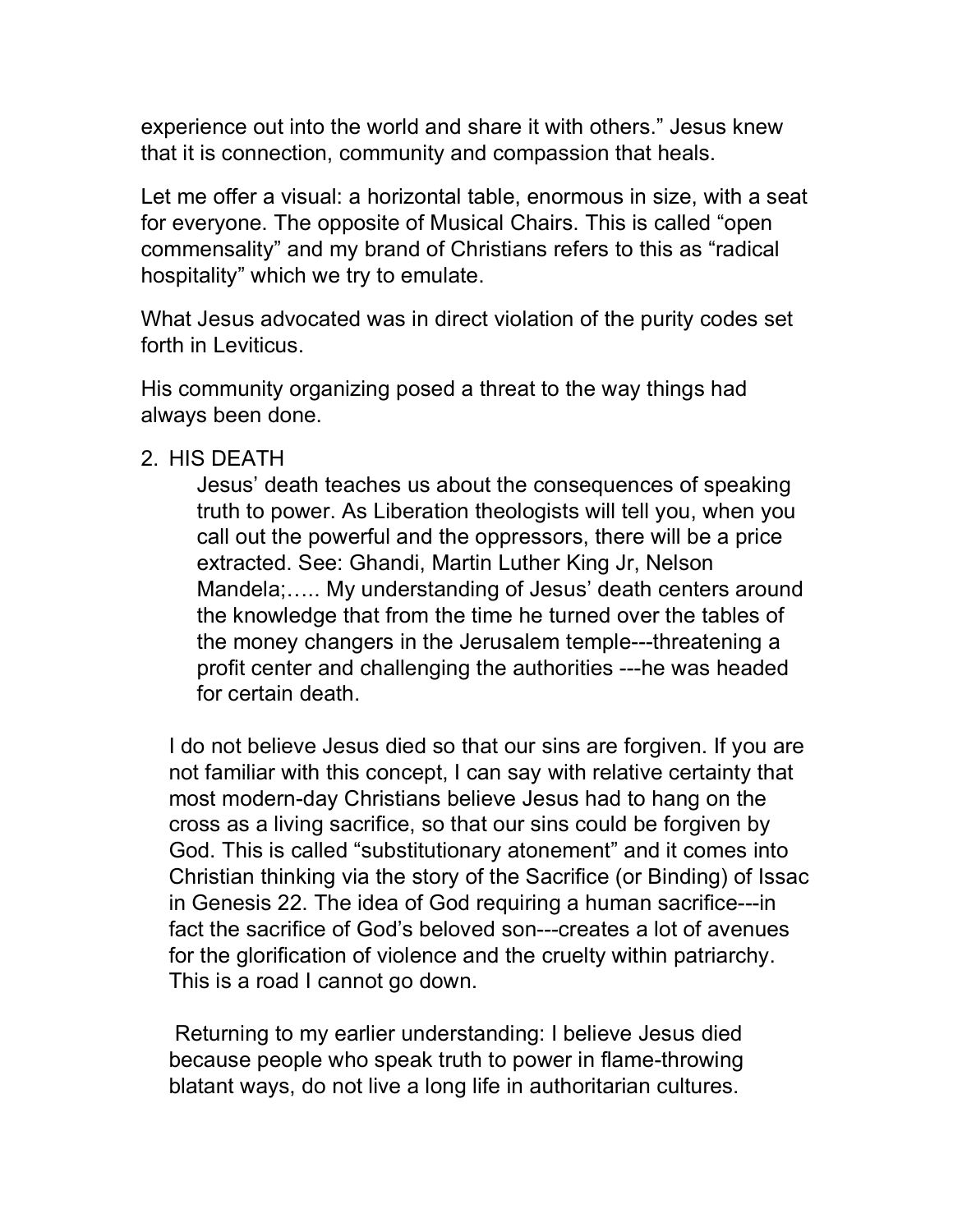The Resurrection:

I do not believe in a literal resurrection of the body, of Jesus' body, or my body for that matter. Nevertheless, my faith rests on the concept of resurrection. It is a beautiful and meaningful concept.

I will turn to the late Christian scholar Marcus Borg who is known for his work on the historical Jesus: "Good Friday (the day of the crucifixion) was the domination system's NO to Jesus. The NO anyone who steps out of line will receive when pushing hard against oppression and oppressors."

Easter: Easter is God's YES to the vision of radical egalitarianism, God's YES to the quest for justice. Easter takes Jesus and his rag tag group of Jewish mystics and makes of them AN EASTER PEOPLE, hopeless in their belief that we can create a kingdom of God "on earth, on earth as it is, in heaven".

And in so doing, we call ourselves The Body of Christ. Not the body like a dead body and you get to be one part….no, the body of Christ as in helping hands that serve others and listen carefully when people express pain or frustration or the reality of their dire circumstances.

The concept of resurrection, the central gift of Easter, makes me an Easter Person. That means that as frustrated as I get, as angry as current events might make me, I believe that out of darkness comes a new light.

Put another way: Have you ever seen a dead tree on the ground while hiking? You know how new flora and fauna wrap themselves around it? Perhaps a new shoot comes off the dead tree? Observing that, makes you an EASTER PERSON. You saw new life where once, all was dead.

The words from the Easter story: "The tomb is empty" is another way to say this. Death does not have the final say. Hope will always triumph over evil. This truth feels more important now than ever before.

Resurrection is the metaphor to describe Jesus' presence among His followers and friends long after he died. Long after he died He lived